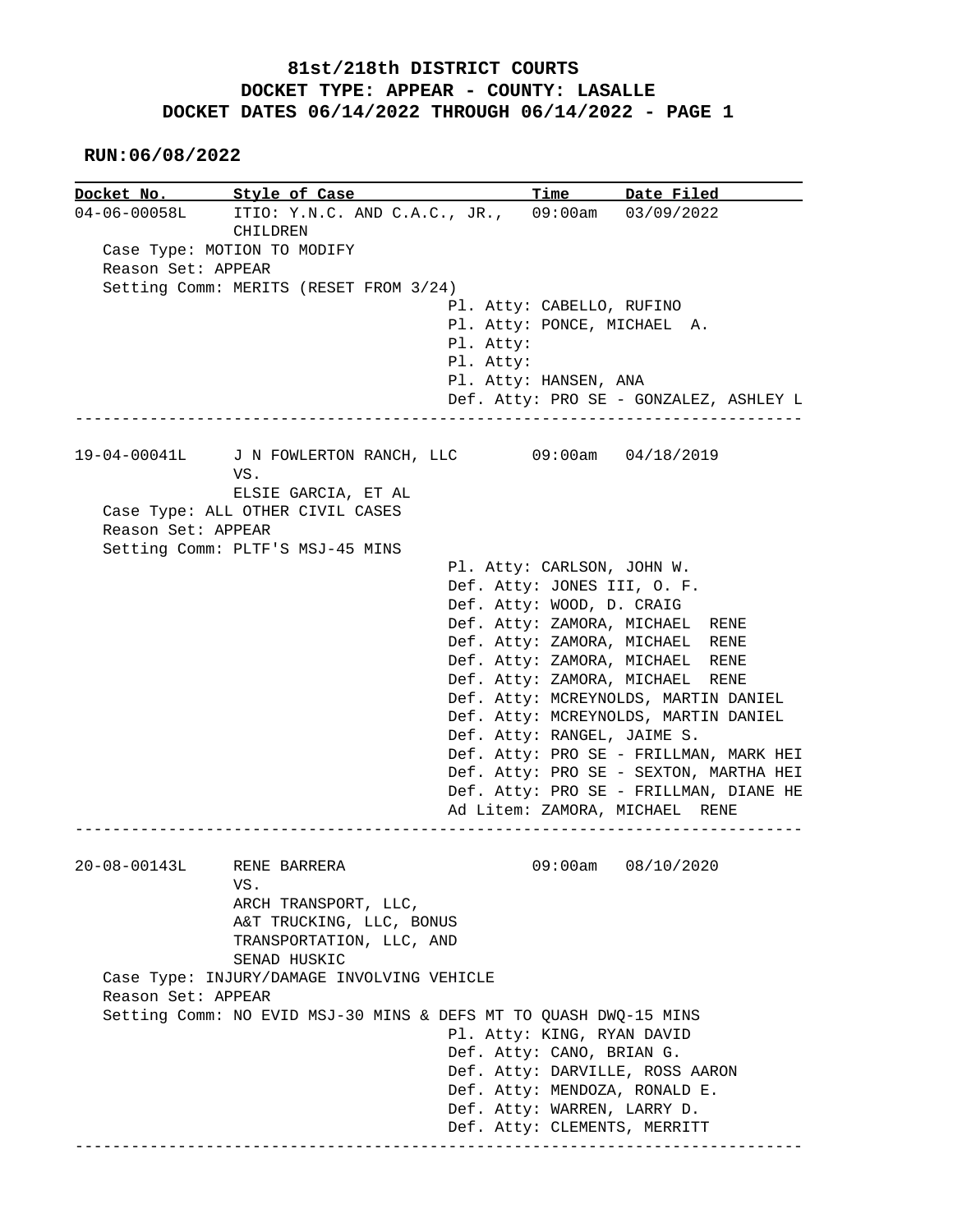#### **RUN:06/08/2022**

|                         | Docket No. Style of Case                                                                                              | Time                         | Date Filed                                                                       |  |
|-------------------------|-----------------------------------------------------------------------------------------------------------------------|------------------------------|----------------------------------------------------------------------------------|--|
| $20 - 09 - 00167L$      | STATE OF TEXAS                                                                                                        |                              | $09:00am$ $09/28/2020$                                                           |  |
|                         | VS.                                                                                                                   |                              |                                                                                  |  |
|                         | UNKNOWN HEIRS OF G.D. WESSELS,                                                                                        |                              |                                                                                  |  |
|                         | DECEASED, WHOSE NAMES AND                                                                                             |                              |                                                                                  |  |
|                         | WHEREABOUTS ARE UNKOWN                                                                                                |                              |                                                                                  |  |
| Case Type: CONDEMNATION |                                                                                                                       |                              |                                                                                  |  |
| Reason Set: APPEAR      |                                                                                                                       |                              |                                                                                  |  |
|                         | Setting Comm: RELEASE OF FUNDS IN REGISTRY                                                                            |                              |                                                                                  |  |
|                         |                                                                                                                       | Pl. Atty: PRESCOTT, AMY      |                                                                                  |  |
|                         |                                                                                                                       | Def. Atty: ROBERTS, GRADY L. |                                                                                  |  |
|                         |                                                                                                                       |                              |                                                                                  |  |
|                         |                                                                                                                       |                              | Def. Atty: PRO SE - GATES, JIM L. (HEI                                           |  |
|                         | 20-10-00173L MOM: JACKIE LEE RAMIREZ 09:00am 10/07/2020<br>AND HOMERO R. RAMIREZ, SR &<br>ITIO: H.R.R. JR. AND J.L.R, |                              |                                                                                  |  |
|                         | CHILDREN                                                                                                              |                              |                                                                                  |  |
|                         | Case Type: DIVORCE W/CHILDREN                                                                                         |                              |                                                                                  |  |
| Reason Set: APPEAR      |                                                                                                                       |                              |                                                                                  |  |
|                         | Setting Comm: FINAL DIVORCE HRG                                                                                       |                              |                                                                                  |  |
|                         |                                                                                                                       |                              | Pl. Atty: PRO SE - RAMIREZ, JACKIE LEE<br>Def. Atty: PRO SE - RAMIREZ SR, HOMERO |  |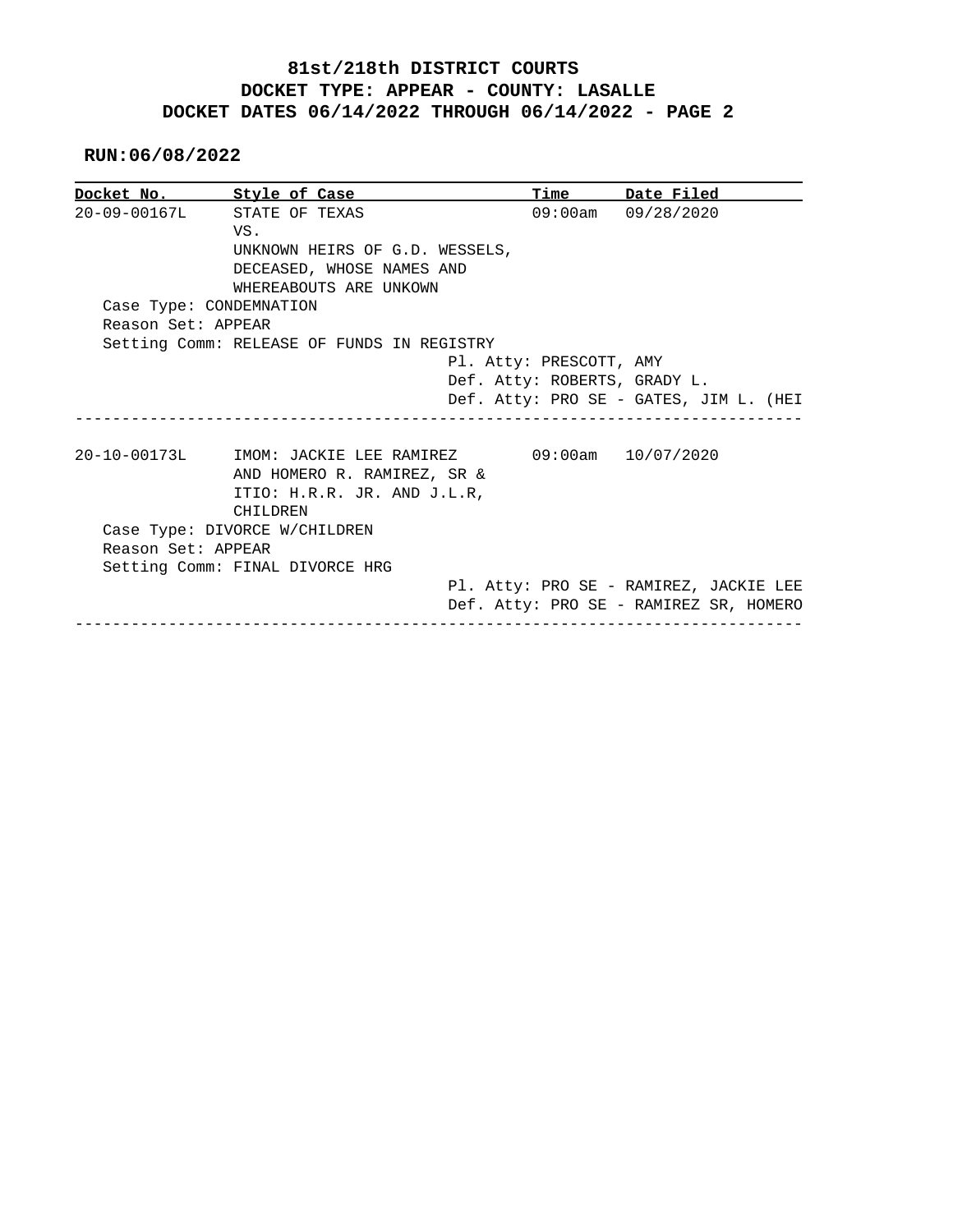**RUN:06/08/2022**

| Docket No.         | Style of Case                                                                               | <u>Time</u>                                    | Date Filed                             |  |
|--------------------|---------------------------------------------------------------------------------------------|------------------------------------------------|----------------------------------------|--|
| 21-02-00012L       | GRT-TRANSPORTATION LLC                                                                      |                                                | 09:00am 02/04/2021                     |  |
|                    | VS                                                                                          |                                                |                                        |  |
|                    | TEXAS DEPT OF PUBLIC SAFETY,                                                                |                                                |                                        |  |
|                    | ET AL                                                                                       |                                                |                                        |  |
|                    | Case Type: INJURY/DAMAGE OTHER THAN VEHICLE                                                 |                                                |                                        |  |
| Reason Set: APPEAR |                                                                                             |                                                |                                        |  |
|                    | Setting Comm: DEFS, ESTRADA'S, NO EVID MSJ-1 HR & MT/REALIGN THE PARTIES, AMEND THE STYLE O |                                                |                                        |  |
|                    |                                                                                             |                                                | Pl. Atty: ANTONMATTEI-GOITIA, SADI R.  |  |
|                    |                                                                                             | Pl. Atty: RODRIGUEZ, SONIA M.                  |                                        |  |
|                    |                                                                                             | Def. Atty: WILLIAMS, GARLAND                   |                                        |  |
|                    |                                                                                             |                                                | Def. Atty: COLVIN III, NOTRON "TREY" A |  |
|                    |                                                                                             | Def. Atty:                                     |                                        |  |
|                    |                                                                                             | Def. Atty: ADAMI, III, GRANT E.                |                                        |  |
|                    |                                                                                             | Def. Atty: GARCIA, JR., BALDEMAR               |                                        |  |
|                    |                                                                                             | Def. Atty: GARCIA, JR., BALDEMAR<br>Def. Atty: |                                        |  |
|                    |                                                                                             | Def. Atty: CORTEGUERA, JOSEPH R.               |                                        |  |
|                    |                                                                                             | Def. Atty: GOLDMAN, LARRY J.                   |                                        |  |
|                    |                                                                                             | Def. Atty:                                     |                                        |  |
|                    |                                                                                             | Def. Atty: GOWAN, GREGORY L.                   |                                        |  |
|                    |                                                                                             | Def. Atty: HEINEMEYER, CHRIS                   |                                        |  |
|                    |                                                                                             | Def. Atty: BERNSEN, CADE                       |                                        |  |
|                    |                                                                                             |                                                | Def. Atty: DENUCCIO, MICHAEL "MIKE" DA |  |
|                    |                                                                                             | Def. Atty: WEST, LAWERENCE J.                  |                                        |  |
|                    |                                                                                             |                                                | Def. Atty: NICHOLLS, JOSHUA "JOSH" LEE |  |
|                    |                                                                                             | Def. Atty: RAMIREZ, MICHAEL I.                 |                                        |  |
|                    |                                                                                             | Def. Atty: RINCON, CARLOS                      |                                        |  |
|                    |                                                                                             | Def. Atty: GOLDMAN, LARRY J.                   |                                        |  |
|                    |                                                                                             |                                                | Def. Atty: DURBIN, JENNIFER GIBBINS    |  |
|                    |                                                                                             | Def. Atty:                                     |                                        |  |
|                    |                                                                                             |                                                | Def. Atty: DENUCCIO, MICHAEL "MIKE" DA |  |
|                    |                                                                                             | Def. Atty: CORTEGUERA, JOSEPH R.               |                                        |  |
|                    |                                                                                             |                                                |                                        |  |
|                    |                                                                                             |                                                |                                        |  |
| $21 - 05 - 00051L$ | OLGA VIRGINIA GUERRA<br>V.                                                                  |                                                | 09:00am 05/13/2021                     |  |
|                    | RIG RUNNGERS, INC., CHARLES                                                                 |                                                |                                        |  |
|                    | LANIE WATTS DBA DOUBLE CROSS                                                                |                                                |                                        |  |
|                    | TRUCKING, SOLARIS OILFIELD                                                                  |                                                |                                        |  |
|                    | SITE SERVICES OPERATING LLC                                                                 |                                                |                                        |  |
|                    | AND ROEL GONZALEZ                                                                           |                                                |                                        |  |
|                    | Case Type: INJURY/DAMAGE INVOLVING VEHICLE                                                  |                                                |                                        |  |
| Reason Set: APPEAR |                                                                                             |                                                |                                        |  |
|                    | Setting Comm: DEFS MT TO QUASH DWQS-15 MINS                                                 |                                                |                                        |  |
|                    |                                                                                             | Pl. Atty: KING, RYAN DAVID                     |                                        |  |
|                    |                                                                                             | Pl. Atty: WOODS, JR, JOHN D.                   |                                        |  |
|                    |                                                                                             | Def. Atty: WEST, JASON L.                      |                                        |  |
|                    |                                                                                             | Def. Atty:                                     |                                        |  |
|                    |                                                                                             |                                                |                                        |  |
|                    |                                                                                             | Def. Atty: WEST, JASON L.                      |                                        |  |